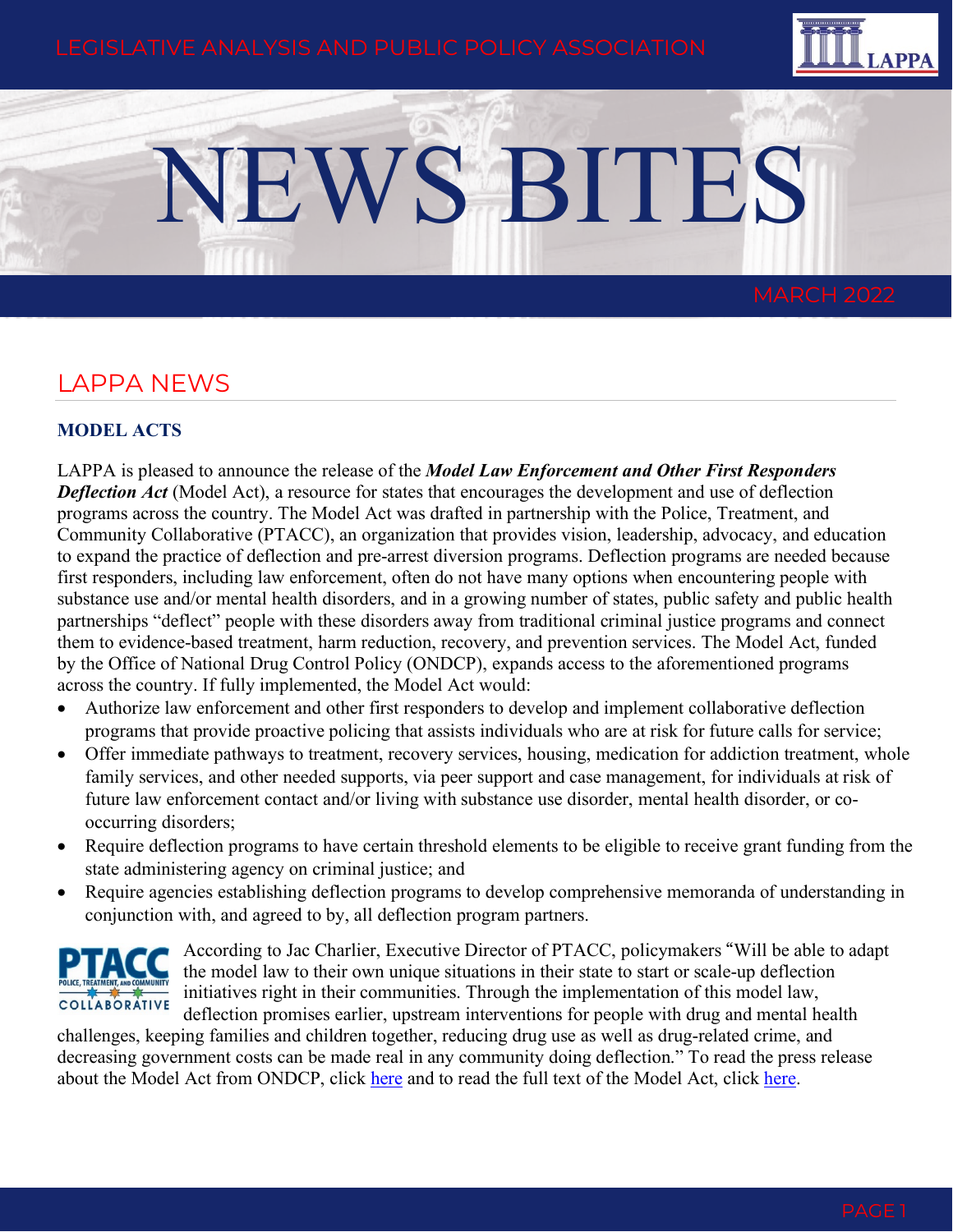#### **50-STATE SUMMARIES**

The 50-state summary, *Drug Take-back and Disposal Programs*, examines state-level legislative and administrative responses to the public health risk posed by expired and unused prescription medications. In the last several years, states, in coordination with the federal Drug Enforcement Administration (DEA), have enacted legislation or promulgated administrative regulations to authorize drug take-back programs where expired or unused pharmaceuticals can be collected from the public by authorized persons and disposed of in a safe manner. Some states have enacted drug repository programs, which authorize the collection of specific unused medications that are redistributed to qualifying individuals. However, if a state does not have a drug take-back program authorized by statute or administrative regulation, the summary provides information on drug repository programs in the miscellaneous provision section for the applicable jurisdictions. Findings are presented by state for ease of comparison. Click [here](https://legislativeanalysis.org/drug-take-back-and-disposal-laws-summary-of-state-laws/) to read the full 50-state summary.

#### **REPORTS**

In collaboration with Rulo Strategies, LAPPA recently released a new report entitled, *The Stigmatization of Justice-involved Individuals with Substance Use Disorders.* "Stigma," defined as stereotypes or negative views attributed to a person or groups of people whose characteristics or behaviors are viewed as different from, or inferior to, societal norms, may be attached to any aspect of an individual's perceived social identity or condition. The general public often views individuals who have had contact with the justice system as untrustworthy, unintelligent, and dangerous. Negative perceptions from community members, poor self-concept, and shame can hinder justice-involved individuals' efforts to obtain employment and complete probation requirements, all of



which may increase the risk of recidivism. Stigmatization occurs on societal, interpersonal, and individual levels and manifests itself on three levels: public stigma, self-stigma, and professional/institutional stigma. This report examines the complexities surrounding the stigma faced by individuals with a substance use disorder who have contact with the justice system. Click [here](https://legislativeanalysis.org/the-stigmatization-of-justice-involved-individuals-with-substance-use-disorders-2/) to read the full report.

#### **PODCASTS**

The podcast series, *One-on-One with LAPPA*, examines a variety of topics related to effective law and policy on the areas of public safety and health, substance use disorders, and the criminal justice system. Recent episodes have focused on:

- improving overdose prevention efforts and the availability of naloxone in higher education settings;
- the growing problem of diversion of drugs in healthcare settings;
- purchasing drugs on the dark web;
- recovery high schools; and
- overdose fatality review (OFR).

Click [here](https://legislativeanalysis.org/media-gallery/) to listen to episodes of One-on-One with LAPPA and if you have an idea for a podcast, please email [info@thelappa.org.](mailto:info@thelappa.org)

# FEDERAL NEWS BITS

**Centers for Disease Control and Prevention (CDC):** The CDC, the nation's leading public health agency, is proposing softening some of the guidelines pertaining to the prescribing of oxycodone and other opioid painkillers. Previous guidance, issued six years ago, helped to slow the over-prescribing that helped fuel the opioid epidemic, but that guidance also resulted in patients, who were legitimately benefitting from opioids, being cut off because their physicians would no longer prescribe opioids. The CDC has been collecting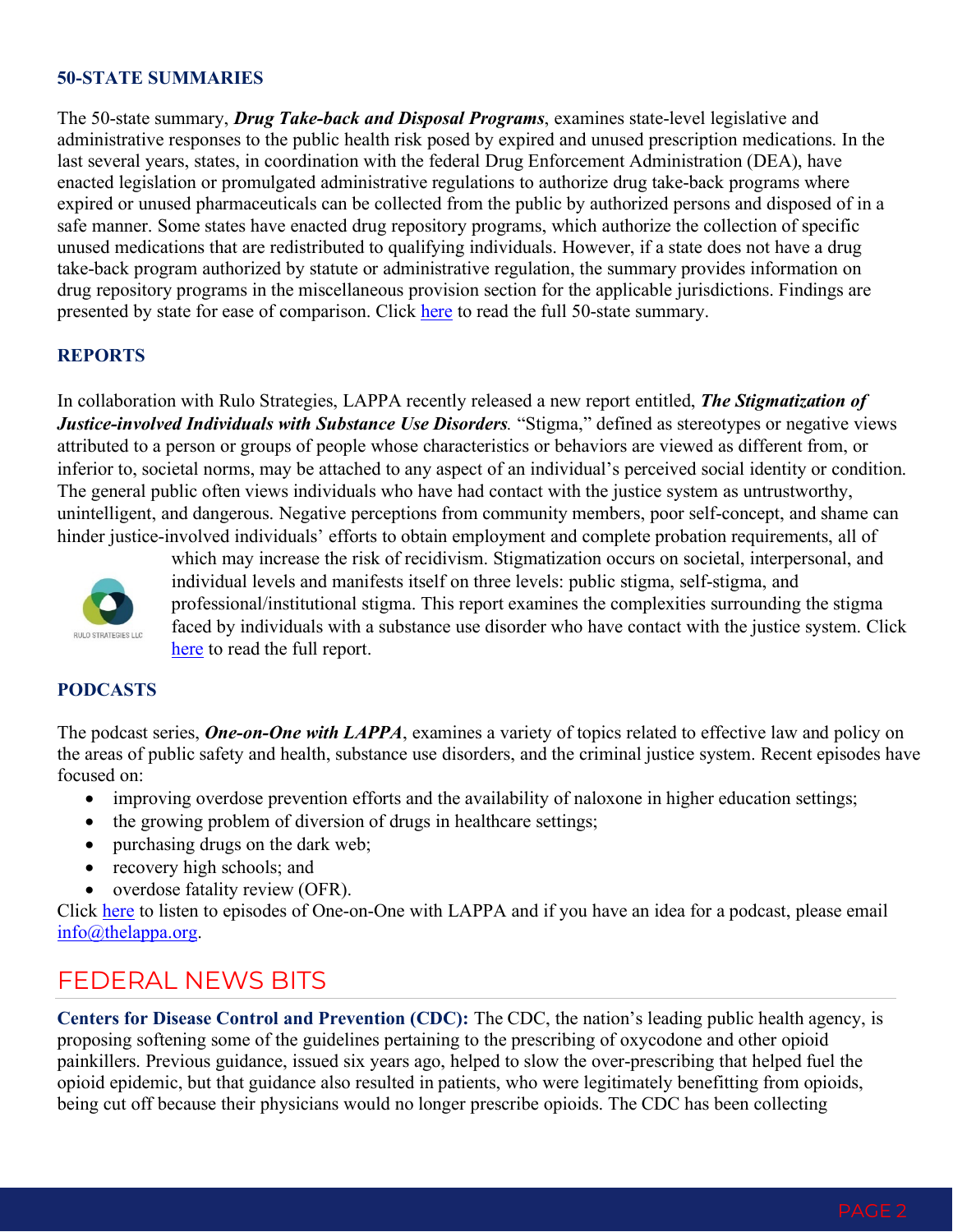anecdotal evidence pointing to instances where the guidance from six years ago was being misused and misapplied. The new draft guidance will roll back some of the suggested limits on prescribing, and the CDC will consider any comments made during the 60-day public comment period before finalizing the updated guidelines.

**Centers for Medicare and Medicaid Services (CMS):** CMS has expanded the definition of telehealth services that are permanently eligible for reimbursement under the Medicare program to now include audio-only services for established patients with mental illness/substance use disorders who are unable or unwilling to use video technology. This final rule on telehealth services is part of the 2022 Medicare Physician Fee Schedule which covers updates to physician payment among other regulations. The expansion of audio-only services applies only to mental illness/substance use disorders, which have been temporarily reimbursed as part of the federal government's response to COVID-19.

**U.S. Department of Health and Human Services (HHS):** HHS, through CMS, is working with states across the country to promote access to Medicaid services for people with mental health and substance use disorders. Under the Biden Administration's American Rescue Plan, states now have a new option for supporting community-based mobile crisis intervention services for individuals on Medicaid. Mobile crisis intervention services are critical tools for people in crisis and can provide rapid intervention 24 hours a day, 365 days a year.

**U.S. Department of Justice (DOJ):** A group of Senate Democrats is urging the DOJ to open an investigation into whether members of the Sackler family, founders of Purdue Pharma, personally engaged in criminal conduct in connection with the pharmaceutical company's role in the opioid crisis. Purdue Pharma was the manufacturer of the powerful opioid OxyContin, which is widely considered to be the drug that spurred America's opioid epidemic. As part of a legal settlement, Purdue Pharma pleaded guilty to three felonies, and the Sacklers resolved to cede control of the company, though no family members faced criminal charges.

**Food and Drug Administration (FDA):** The FDA is warning patients and prescribers about the potential for dental problems associated with buprenorphine medication that is dissolved in the mouth to treat pain and opioid use disorder. Dental problems, including tooth decay, cavities, dental abscesses/infection, tooth erosion, and in some cases total tooth loss, are being reported even in patients with no history of dental problems. Patients are being urged to take preventive measures such as rinsing thoroughly after the medication has dissolved and waiting an hour before brushing their teeth, to avoid coating the teeth in buprenorphine.

# NATIONAL NEWS BITS

**Opioid Settlement Funds:** After a series of delays attributed to local government infighting and Covid-19, state governments are about to receive hundreds of millions of dollars from opioid litigation settlements. The complex deal, reached in July 2021, will dispense enormous sums of money to state and local governments and is intended to help mitigate some of the harm inflicted by pharmaceutical companies since the early 1990s. The settlement itself was only the beginning of a very long process that will see governments having to make tough decisions on how to use the funds to repair decades of damage. Some fear that there may be a repeat of what happened with tobacco settlement funds, when states used those monies for projects completely unrelated to the harms inflicted upon people by tobacco use. To prevent such a repeat, several states have formed trusts and set up advisory boards to safeguard the settlement funds and assure that opioid settlement funds are used specifically to address the opioid crisis. LAPPA recently published a model law to help guide states through this process – click [here](https://legislativeanalysis.org/model-opioid-litigation-proceeds-act/) to read the Model Opioid Litigation Proceeds Act.

**Vaccine for Opioid Use Disorder:** Scientists at the University of Washington are working to develop a vaccine that may be able to help the fight against opioid addiction. The vaccine that is under development would stimulate the body's immune system to attack and destroy opioid molecules before they can enter a person's brain. Once administered, the vaccine would not actually prevent the drug cravings commonly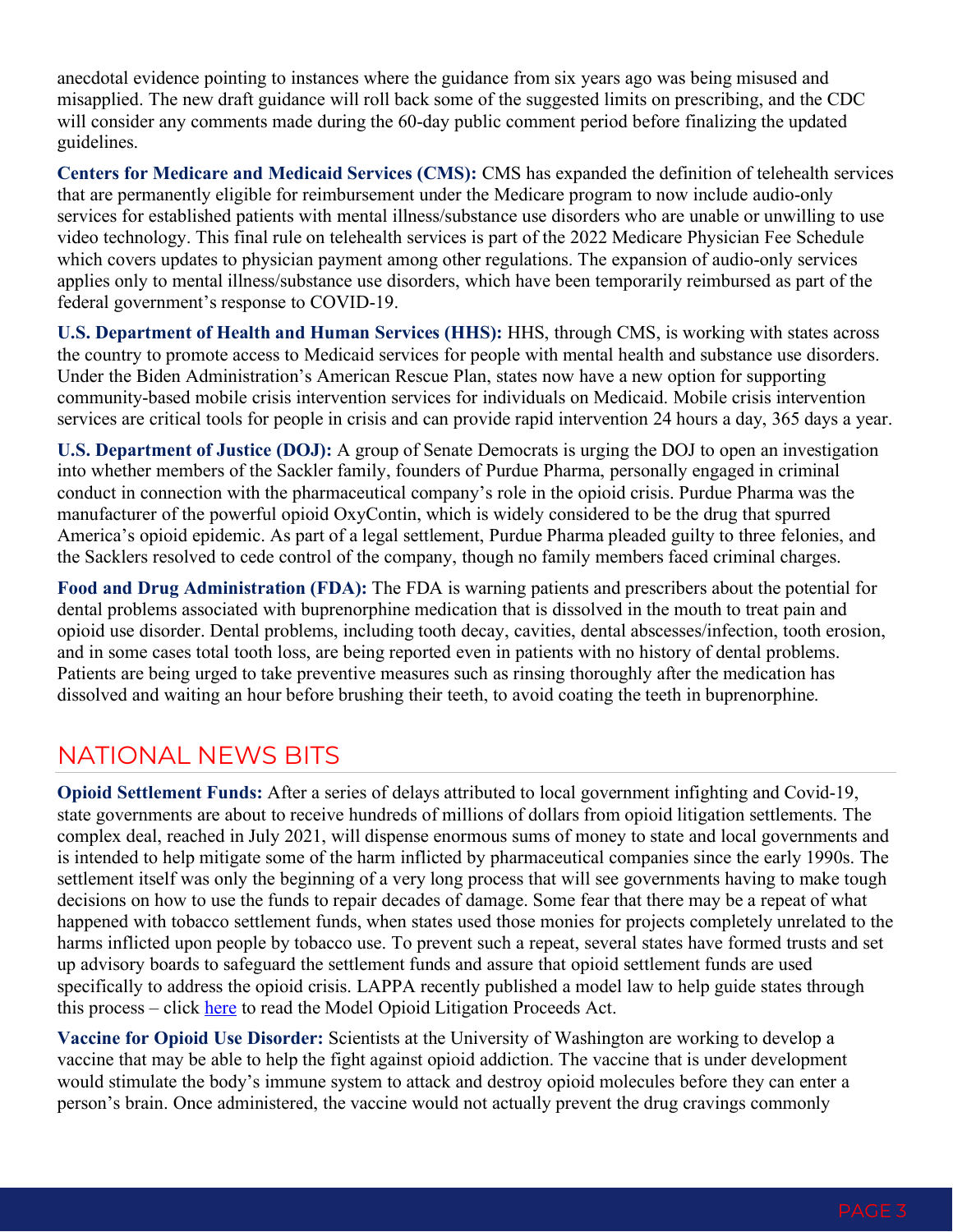experienced by those with opioid use disorder, but its components would block the effects of opioids including euphoria, pain relief, and even overdose. A new research center at the university recently opened and to date has raised more than two million dollars to help fund research related to the vaccine. A clinical trial is scheduled to begin soon.

**Dangers of Tianeptine:** Companies are illegally marketing and selling products containing tianeptine, an unapproved drug associated with serious health risks and death. Companies are also making dangerous and unsubstantiated claims that tianeptine can improve brain function and treat anxiety, depression, pain, opioid use disorder, and several other conditions. The FDA has actively warned consumers about the dangers of tianeptine, yet vendors continue to market and sell the drug, mostly online, in tablet or powder form.

# STATE NEWS BITS

**California:** For the first time in three years, the number of overdose deaths in San Francisco declined, with a seven percent decrease in 2021 compared to the previous year. The city's mayor, London Breed, credits the drop to: (1) several programs whose aim is to prevent overdose; and (2) increased funding for drug use and mental health treatment programs. A combined effort by coordinated city services successfully reversed 4,300 overdoses with naloxone in 2020 and more than 6,800 in the first nine months of 2021. San Francisco is also planning on opening a new drug sobering center, which will serve as a safe space for intoxicated people, as well as a safe consumption site where people can ingest drugs under the watchful eye of mental health and medical professionals.

**California:** Santa Barbara County will soon begin participating in a federal program designed to entice lowincome methamphetamine users to quit using drugs by offering them stipends and vouchers worth \$600, over a six-month period, in exchange for testing negative for meth during that time frame. According to the county's director of substance abuse programs, the new effort will start sometime in the fall of 2022, assuming Santa Barbara County can meet all the qualification requirements. While fentanyl continues to be the leading cause of deadly overdoses, county statistics show that fatal methamphetamine-related overdoses are rising sharply, and unlike opioids, there are currently no medications that can be used to treat methamphetamine addiction.

**Colorado:** Governor Jared Polis and the Colorado Department of Public Health and Environment (CDPHE) recently announced that \$1.8 million in funding has been allocated to the state's Naloxone Bulk Purchase Fund. The funds, available through the American Rescue Plan, will allow harm reduction organizations, local law enforcement agencies, and local governments to purchase naloxone at no cost to the purchaser. Between January 2019 and December 2021, CDPHE administered 98,314 doses of naloxone, and the demand for the opioid overdose reversal drug currently exceeds available funding. To learn more about naloxone, click [here](https://legislativeanalysis.org/naloxone-summary-of-state-laws/) to read a 50-state summary of naloxone laws and click [here](https://legislativeanalysis.org/model-expanded-access-to-emergency-opioid-antagonists-act/) to read LAPPA's model act on increasing access to opioid antagonists like naloxone.

**Colorado:** State lawmakers are rethinking a 2019 state law that made possession of thousands of lethal doses of fentanyl a misdemeanor instead of a felony. House Bill 1263, passed three years ago in the state with bipartisan support and per its provisions, possession of up to four grams of almost all drugs is a misdemeanor, with a few exceptions for known "date-rape drugs" such as GHB and ketamine. The issue is that four grams of fentanyl can amount to almost 2,000 lethal doses of fentanyl. Governor Polis is on the record as saying that the 2019 bill, which he signed into law, "got some things wrong," and new laws are expected to strengthen penalties for fentanyl possession.

**Connecticut:** The city of Waterbury received \$900,000 in federal grant funding to reduce opioid overdoses and deaths, which increased by 14 percent in the state in 2020. The program receiving the funding is a "warm handoff" program, a transfer of care between two members of the health care team, where the handoff occurs in front of the patient and family. Such programs help assure providers that they are offering patients the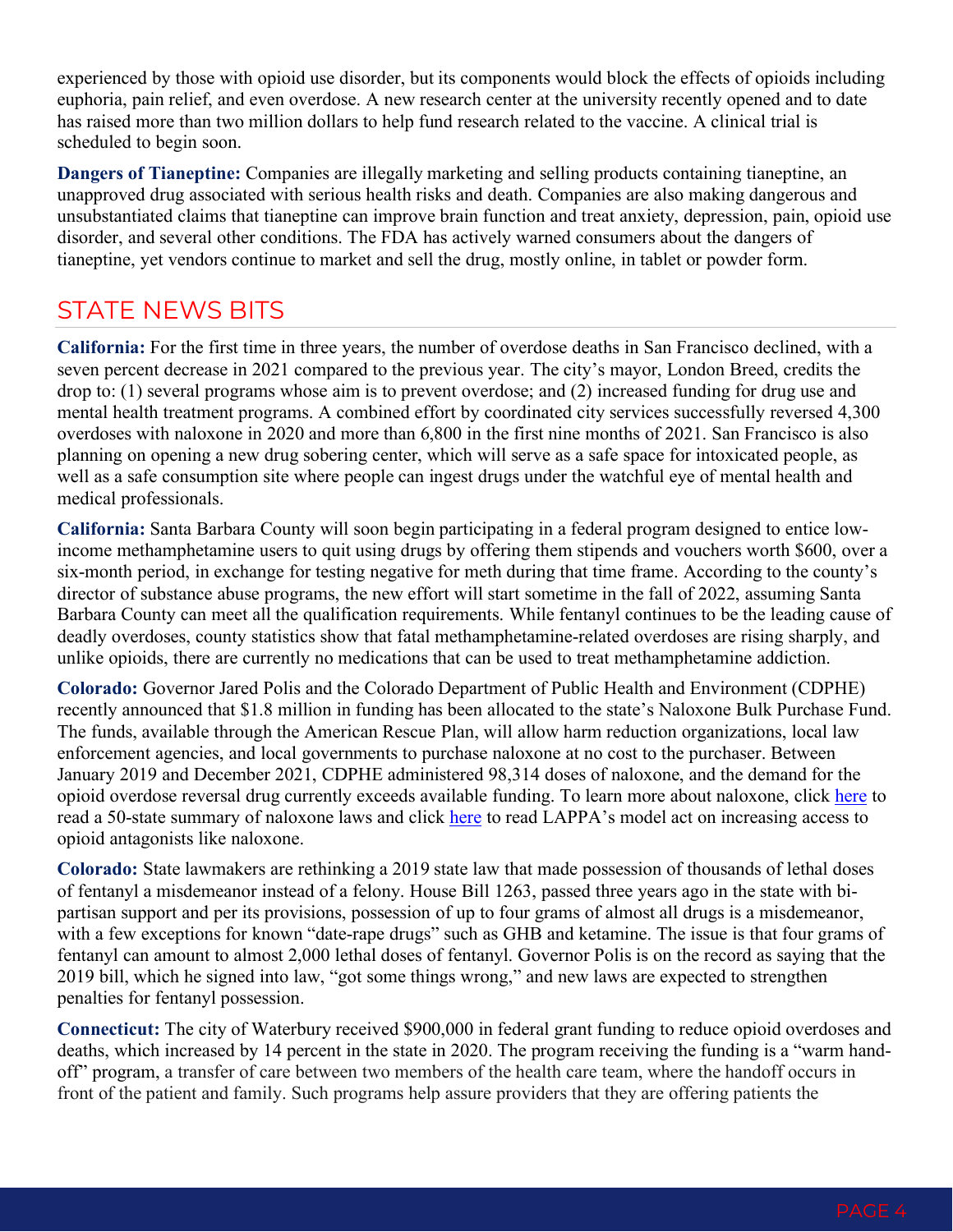appropriate services and that nothing falls through the cracks, as is often the case when it comes to providing successful treatment to someone with a substance use disorder. Since the program in Waterbury launched, the state's health department reports that fatal overdoses decreased from 2019 to 2020 and then decreased again from 2020 to 2021.

**Florida:** The Pasco County Sheriff's office is urgently alerting residents about the presence of a new synthetic opioid in the area. Isotonitazene, commonly known as ISO, is a synthetic substance 20 times more potent than fentanyl and may even be potent enough to render the opioid overdose reversal medication naloxone ineffective. When Pasco County law enforcement first started seeing an uptick in overdoses, county officials assumed that fentanyl was the culprit, but follow-up testing in a lab confirmed the presence of ISO in collected samples. Trace amounts of ISO can lead to severe symptoms and a deadly overdose in just minutes. Pasco County reported 1,500 overdoses in the year 2020, a 71-percent increase from the previous year.

**Illinois:** The Chicago Public Library and the Chicago Department of Public Health (CPHD) announced a new program that will offer the overdose reversal medication, naloxone, at select branches of the library system. The medication will be available in wall-mounted boxes and people will not need to provide any information to access the opioid antagonist. Fourteen locations where naloxone will initially be available were chosen based on a geographical analysis of opioid-related overdoses conducted by CPHD. In Chicago, many public libraries are located in the neighborhoods that have been most impacted by opioid overdose, and this new program is being implemented at a time when overdose rates in the city are at an all-time high.

**Kansas:** Inside a number of sheriffs' offices in Kansas, momentum is gaining for a plan to allow inmates to continue treatment for their substance use disorder (SUD) while serving their sentences. The Sedgwick County Jail in Wichita no longer takes people off of any prescriptions for medications like buprenorphine when they are booked into the jail. Nationally, only a small fraction of jails allows those who are incarcerated with an SUD to receive a combination of counseling and medication, even though studies show that two-thirds of the inmates have such a disorder. Proponents of treatment in the criminal justice system are attempting to change attitudes and point out that allowing inmates to continue previously prescribed addiction treatment medication can break the cycle of incarceration. To learn more about access to medication for addiction treatment in correctional settings, click [here](https://legislativeanalysis.org/model-access-to-medication-for-addiction-treatment-in-correctional-settings-act/) to read LAPPA's model act on the subject.

**Maryland:** Two state legislators are making their third attempt to decriminalize the possession of drug paraphernalia, including syringes, hypodermic needles, and other tools used to introduce drugs into the body. The bill they proposed would also reduce the penalty for possession of such items from a maximum of four years in prison and a \$25,000 fine to a maximum of one year in prison accompanied by a \$1,000 fine. The intent of the bill is to assist harm reduction organizations in their efforts to reduce instances of drug users participating in dangerous behaviors as Maryland, like the rest of the county, grapples with both the COVID-19 pandemic and the opioid epidemic.

**Massachusetts:** The Norfolk County Sheriff's Office recently announced that it had intercepted and confiscated what was estimated to be \$14,000 worth of Suboxone from an inmate who was attempting to smuggle the controlled substance into the county jail. Suboxone is the brand name for a pharmaceutical drug that is used to treat opioid addiction – it is a prescription film that is meant to be dissolved under the tongue and is a combination of buprenorphine and naloxone. The inmate was attempting to smuggle 35 strips of the film which, according to the sheriff, could have threatened the recovery of other justice-involved individuals from substance use disorder.

**Nebraska:** A new website in the state is making it easier for citizens to obtain access to Narcan – stopodne.com is a recently launched website that allows users to enter their zip code and in return receive a map showing nearby locations that offer free Narcan, an opioid overdose reversal medication. Site users also receive information about treatment resources with all information being provided by the Department of Health and Human Services Division of Behavioral Health. Currently 44 pharmacies across the state are participating.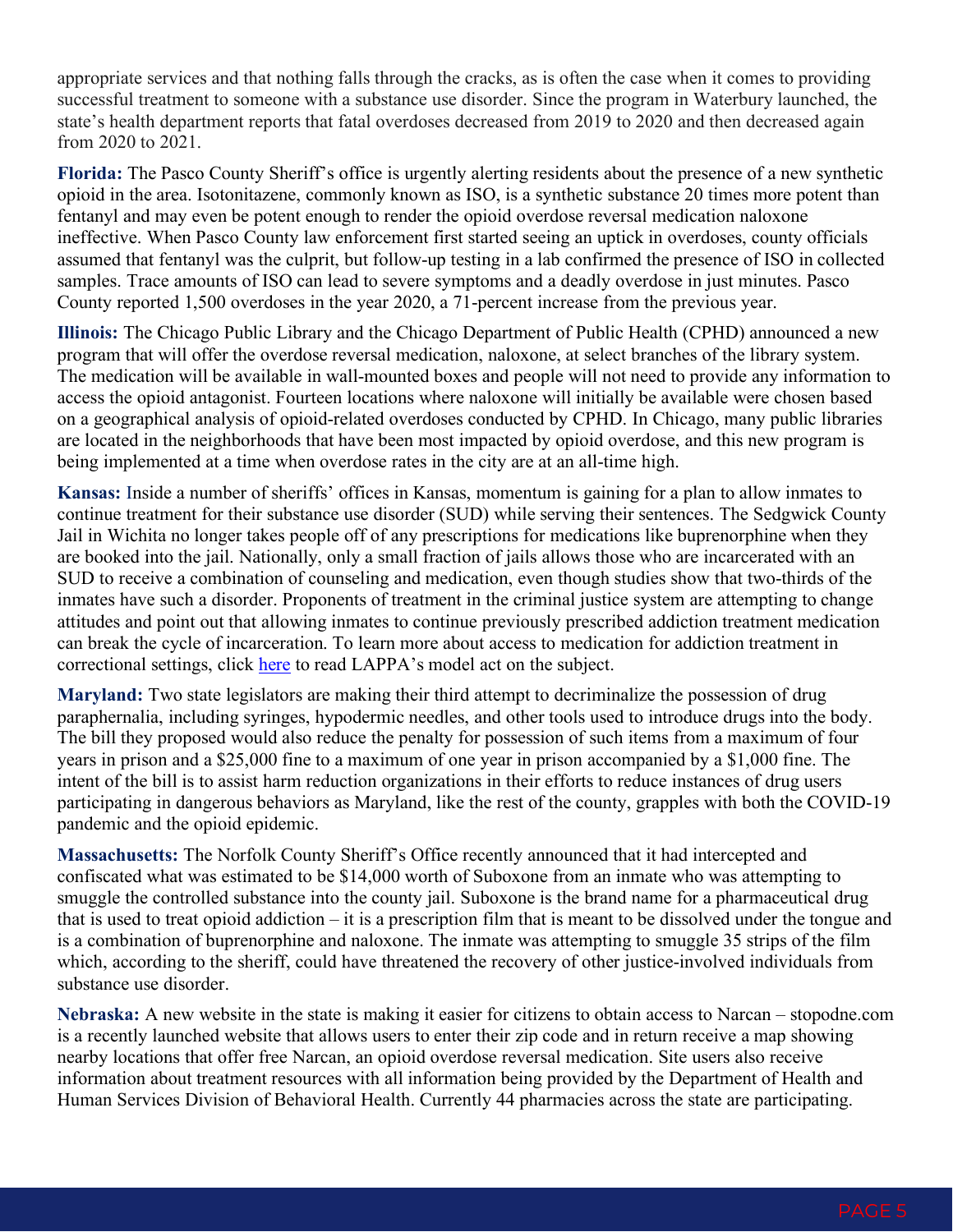**Nevada:** In response to an increase in fentanyl-related overdose deaths, the Southern Nevada Health District is now offering fentanyl test strips at no cost to the public. The strips are easy to use, show results in an easy-toread format, and detect fentanyl and its analogs. Fentanyl has quickly become a national concern due to its potency and often has an undetectable presence in the illicit drug supply. Overdose deaths in Clark County alone increased 34 percent in one year, an increase driven primarily by fentanyl. Free test strips can be picked up, with no questions asked, at the Southern Nevada Health District's pharmacy.

**New Jersey:** Governor Phil Murphy signed legislation giving the state department of health control over any syringe services programs (SSPs) in the state, effectively ending the efforts of some localities to bring an end to these programs. The new law decriminalizes possession of syringes and allows for expungement of previous convictions. According to data from the Centers for Disease Control and Prevention, people who have access to SSPs are less likely to die from a fatal overdose, are five times more likely to start a drug treatment program, are three times more likely to stop chaotic drug use, and 50 percent less likely to acquire HIV and Hepatitis C than those without access to safe syringes. To learn more about syringe service programs SSPs across the country, click [here](https://legislativeanalysis.org/model-syringe-services-program-act/) to read LAPPA's fact sheet on SSPs, and click here to read LAPPA's model act regarding SSPs.

**New York:** Manhattan's newly elected district attorney is advocating for new guidelines aimed at lowering incarceration rates by ending prosecution of low-level offenders, downgrading some felonies, and asking prosecutors not to seek life sentences without the possibility of parole. District Attorney Alvin Bragg explained in a memo to his staff that the proposed changes will "free up prosecutorial resources to focus on violent crime." A professor at New York University School of Law calls the new guidelines a steep departure from past administrations and suggests that resistance is likely from the city's police officers, who will not want to be sent out to enforce laws that the district attorney will not ultimately prosecute.

**Ohio:** A new study from the Ohio State University College of Social Work concluded that neighborhoods in the state with high overdose rates also have higher rates of child abuse. The study looked at every instance when an EMS responder used naloxone in an attempt to reverse an opioid overdose, and in neighborhoods that showed an elevated overdose incidence rate, there were concurrently higher rates of: (1) referral for child welfare investigations; and (2) substantiated incidents of child abuse and neglect reports. Researchers noted that their results show how the nation's opioid crisis not only affects those who overdose but also those individuals' children and the neighborhoods in which they live.

**Oregon:** The state ranks second in the country in a new survey from the Substance Abuse and Mental Health Services Administration that measured rates of substance use disorder. According to the survey, nearly one in five Oregonians struggles with addiction and 18 percent of them who need treatment do not receive it, pushing the state to  $50<sup>th</sup>$  in terms of access to treatment. Oregon also ranks first in the nation for both opioid misuse and methamphetamine misuse, with meth use in the state skyrocketing more than 50 percent since 2019.

**South Carolina:** Health officials in the state are saying that fentanyl isn't just killing people with substance use disorder – it's also killing children who aren't aware that they are taking it. With increasing regularity, fentanyl is being found in vape pens on high school campuses throughout the state. Concern is growing that students are being targeted by individuals who make their own fentanyl pills disguised as oxycodone, Adderall, and Xanax. Fentanyl is already killing more adults aged 18-45 than anything else in the United States, and representatives from South Carolina fear that the statistic will trickle down to those under the age of 18.

**Utah:** Deaths and crashes linked to drunk driving dropped almost 20 percent in Utah, the only state in the country with a legal blood alcohol limit for driving of .05, the strictest DUI law in the nation. Utah's statistics are an anomaly during a pandemic period where alcohol-related driving deaths rose at the highest rate ever recorded, despite fewer cars on the road, shorter distances driven, and more safety features in new cars. Based in part on data from Utah, other states are now considering following suit, with legislation being considered in both New York and Hawaii that would lower the legal blood alcohol limit to .05.